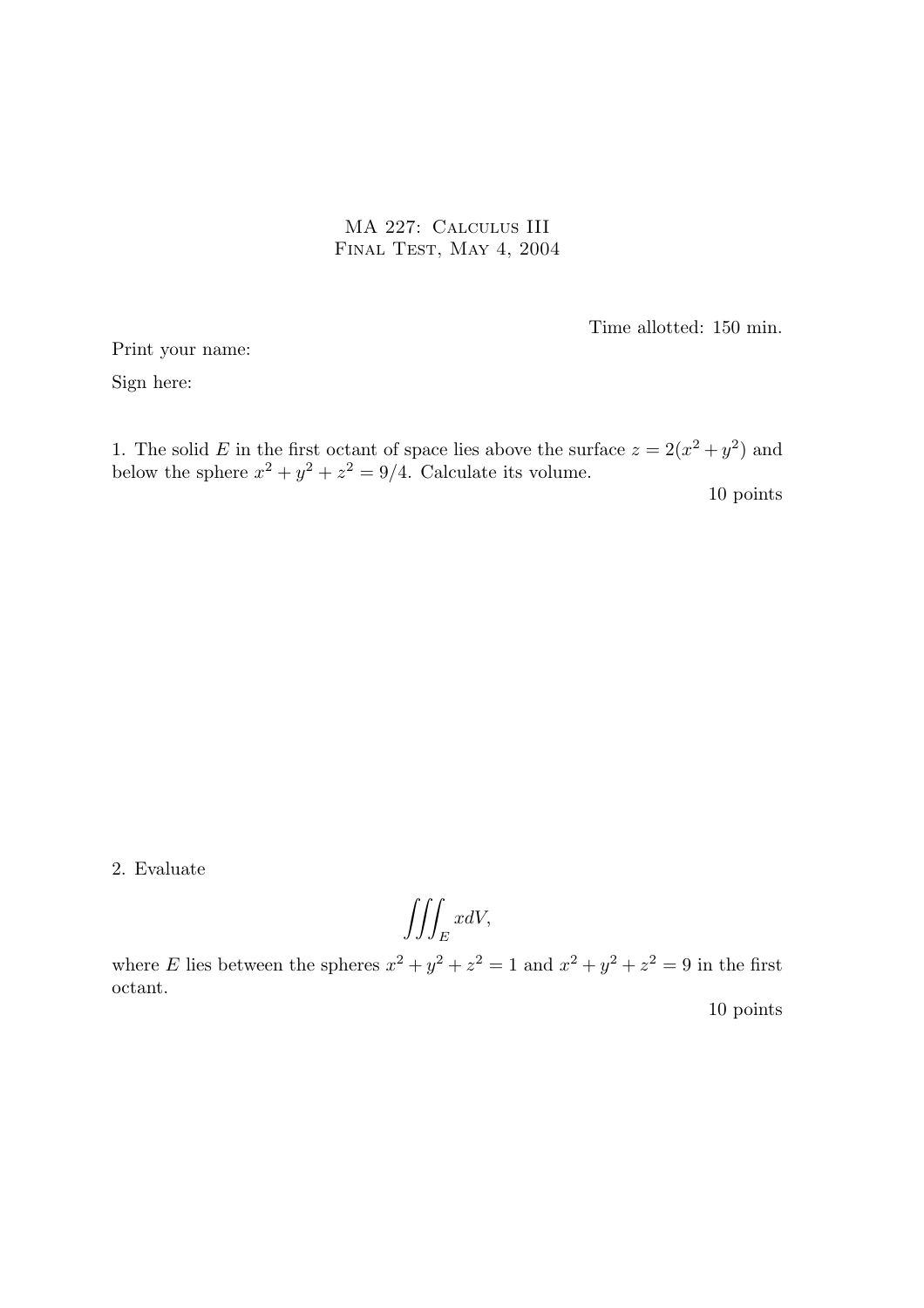3. The lamina D is defined by the inequalities  $0 \le x \le 1$ ,  $0 \le y \le 1$ , and its mass density function is given by  $\rho(x, y) = x^2 + y^2$ . Compute its mass and the center of mass.

10 points

4. The solid B lies inside the cylinder  $x^2 + y^2 = 1$  and inside the ellipsoid  $9x^2 +$  $9y^2 + z^2 = 36$ . Calculate its volume.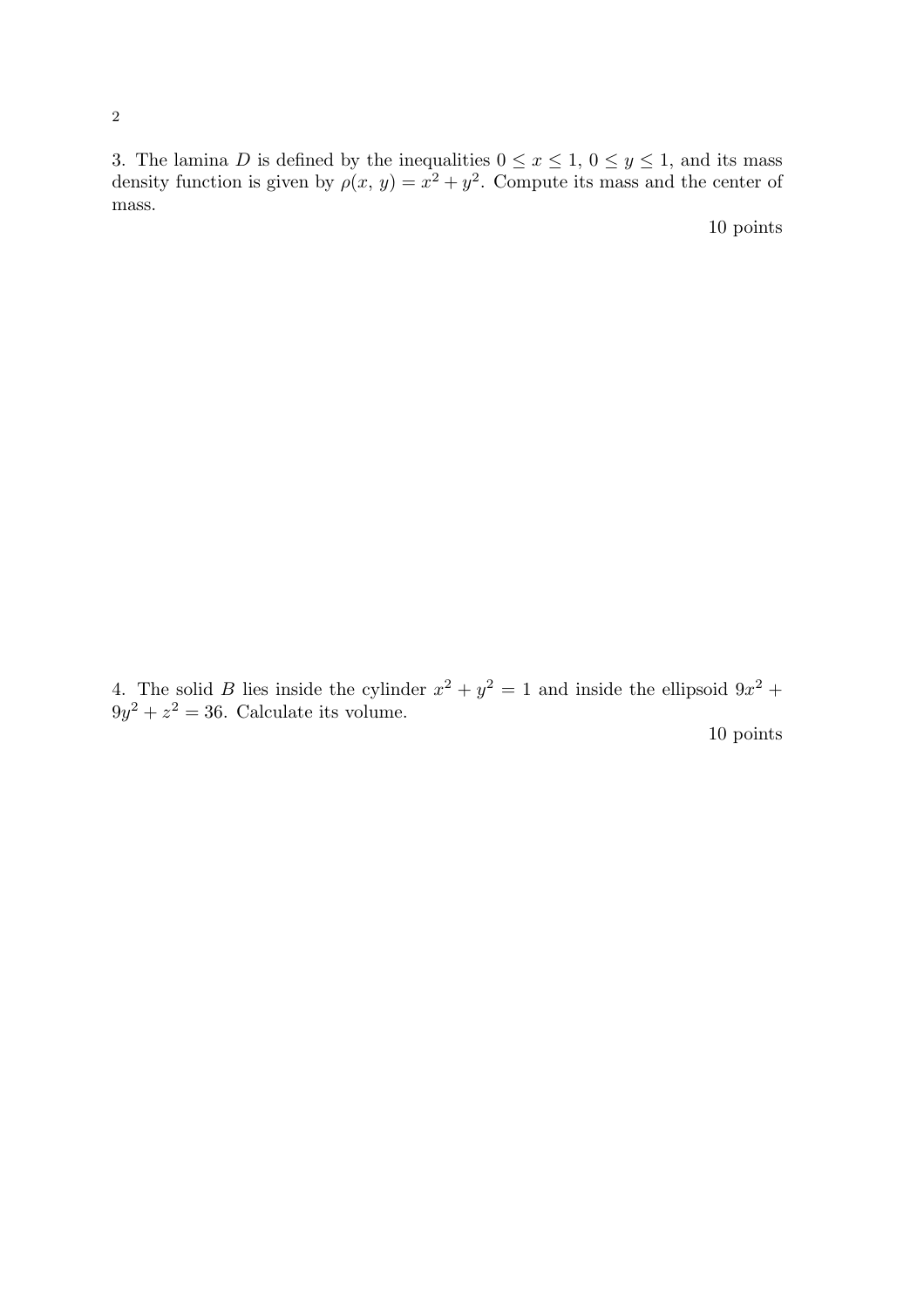5. Evaluate the integral by reversing the order of integration.

$$
\int_0^9 \int_{y^{1/2}}^3 e^{x^3} dx dy.
$$

10 points

6. Calculate the integral

$$
\int_{1}^{4} \int_{1}^{2} (\frac{x^2}{y} + \frac{y^2}{x}) dy dx.
$$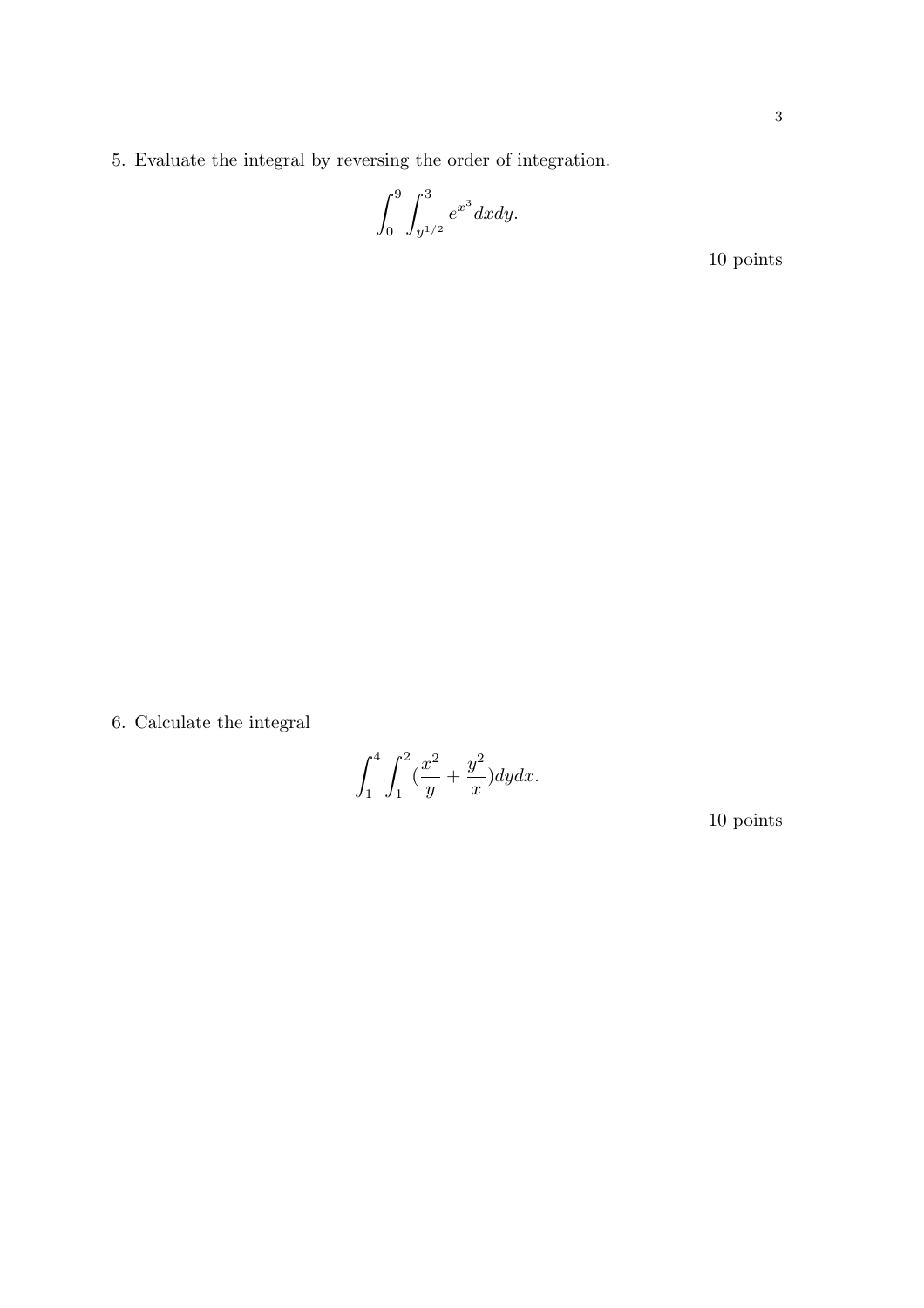7. Find the minimum and maximum values of the function  $f(x, y, z) = yz + xy$ subject to the constraints  $xy = 3$  and  $y^2 + z^2 = 9$ .

10 points

8. We know that  $x, y$ , and  $z$  are positive numbers the sum of which is equal to 1. Maximize the value of  $xy^2z^3$ .